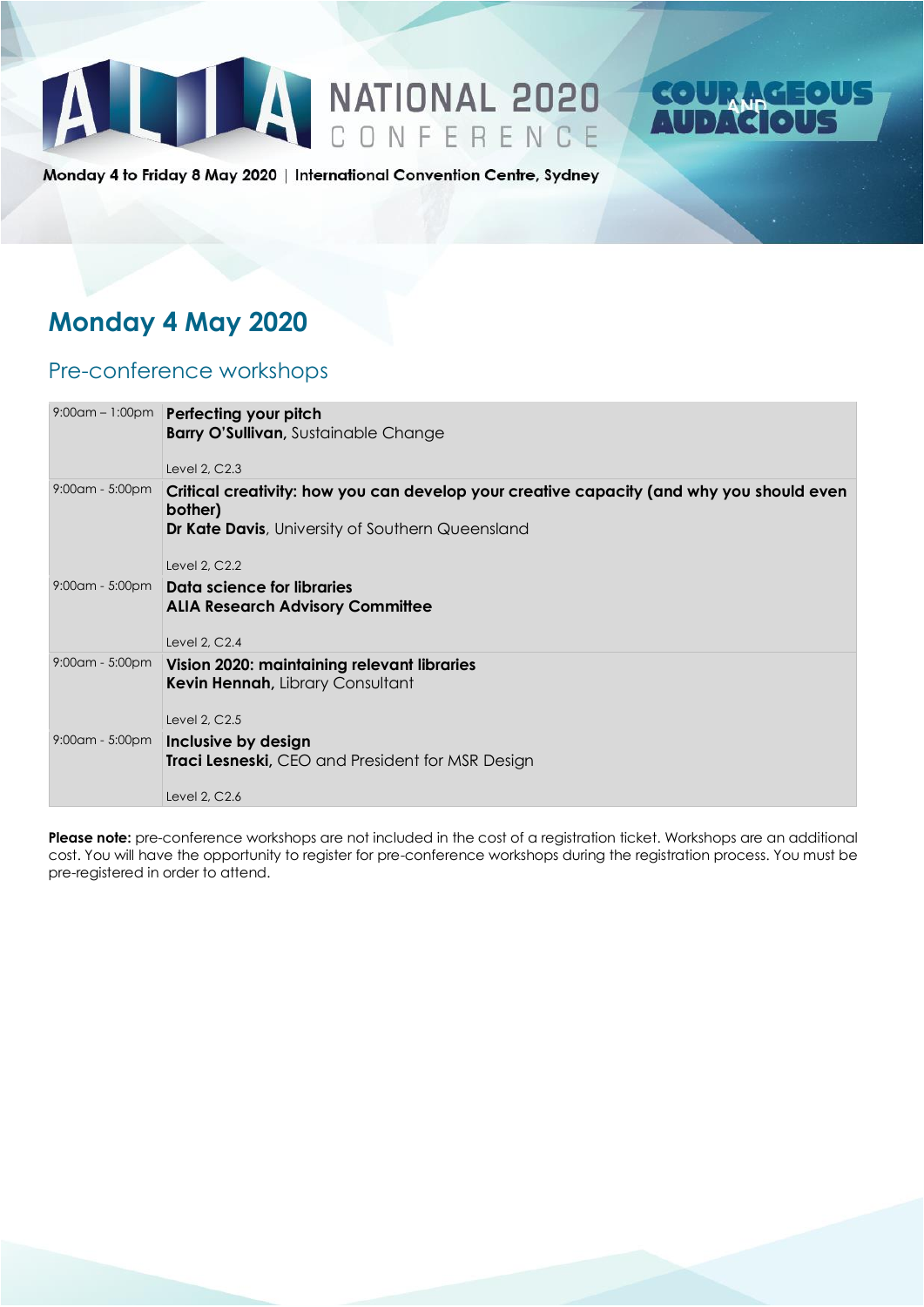## **Tuesday 5 May 2020**

| $7:30$ am –<br>$9:00$ am   | <b>Breakfast workshop</b><br>published *<br>Facilitated by Victoria Babbitt, Taylor & Francis Group                                                                              | Clever moves: providing effective advice and assistance for researchers to be commercially                                                                                                                                    |                                                                                                                                                                                                                                                                                                 |
|----------------------------|----------------------------------------------------------------------------------------------------------------------------------------------------------------------------------|-------------------------------------------------------------------------------------------------------------------------------------------------------------------------------------------------------------------------------|-------------------------------------------------------------------------------------------------------------------------------------------------------------------------------------------------------------------------------------------------------------------------------------------------|
|                            | Exhibition Centre, Level 3, E5.2                                                                                                                                                 |                                                                                                                                                                                                                               |                                                                                                                                                                                                                                                                                                 |
| $7:30$ am –<br>$8:30$ am   | Morning yoga class *<br>Pyrmont theatre foyer                                                                                                                                    |                                                                                                                                                                                                                               | peter <b>pal</b>                                                                                                                                                                                                                                                                                |
| 8:00am                     | Registration<br>Ground Level, International Convention Centre Sydney                                                                                                             |                                                                                                                                                                                                                               |                                                                                                                                                                                                                                                                                                 |
| 8:30am                     | Exhibition open<br>The Gallery, Exhibition Hall                                                                                                                                  |                                                                                                                                                                                                                               |                                                                                                                                                                                                                                                                                                 |
| $9:00$ am –<br>$9:30$ am   | <b>Welcome to Country and official opening</b><br><b>Pyrmont Theatre</b>                                                                                                         |                                                                                                                                                                                                                               |                                                                                                                                                                                                                                                                                                 |
| $9:30$ am –<br>10:25 am    | <b>Keynote address</b><br>Title to be announced<br>Professor Bruce Pascoe, Author<br><b>Pyrmont Theatre</b><br>Session chair - Viv Barton, ALIA President                        |                                                                                                                                                                                                                               |                                                                                                                                                                                                                                                                                                 |
| $10:25$ am-                | Morning Tea                                                                                                                                                                      |                                                                                                                                                                                                                               |                                                                                                                                                                                                                                                                                                 |
| $10:55$ am<br>$10:25$ am-  | <b>Exhibitiion Hall</b>                                                                                                                                                          |                                                                                                                                                                                                                               |                                                                                                                                                                                                                                                                                                 |
| $11:25$ am                 | First-timers morning tea and exhibition tour *<br>Networking area, Exhibitiion Hall                                                                                              |                                                                                                                                                                                                                               |                                                                                                                                                                                                                                                                                                 |
|                            | <b>CONCURRENT 1</b><br><b>Pyrmont Theatre</b><br>Session chair - Liz Parnell                                                                                                     | <b>CONCURRENT 2</b><br>Level 2, Parkside 2<br>Session chair - Ellen Forsyth                                                                                                                                                   | <b>CONCURRENT 3</b><br>Level 2, C2.2 + C2.3<br>Session chair - Sue McKerracher                                                                                                                                                                                                                  |
| $11:00$ am -<br>$11:25$ am | It's time! Indigenous Cultural<br>Safety in libraries & archives<br>Kirsten Thorpe, Monash<br>University                                                                         | <b>Hyperlocal and globally</b><br>connected: Revisioning the<br>library for the community of<br><b>Rhodes</b><br>Philip Edney and Joy Suliman,<br>City of Canada Bay                                                          | <b>Lightning talks</b><br>10 slides. 9 stories. 8 minutes<br>Chelsea Hughes, Stonnington<br>Library and Information<br>Service                                                                                                                                                                  |
| $11:30$ am -<br>11:55am    | <b>Cultural safety: walking the</b><br>talk in our national, state and<br>territory libraries<br>Damien Webb and Talia Love-<br>Linay, National and State<br>Libraries Australia | When life gives you lemons:<br>Stakeholder engagement and<br>library consolidation at the<br><b>University of Auckland</b><br>Avette Kelly and Kirsty Wilson,<br>University of Auckland                                       | <b>Tiny doors</b><br>David Murray, Northern<br><b>Beaches Council</b><br><b>Best Library in QLD</b><br>Louise Denoon, State Library                                                                                                                                                             |
| $12:00$ pm $-$<br>12:25pm  | Positioning the Library as a<br><b>Place of Cultural Safety</b><br>Renee Johnson, University of<br>Adelaide                                                                      | <b>Augmented Libraries: Best</b><br><b>Practice Uses for Virtual &amp;</b><br><b>Augmented Reality in Libraries</b><br>Scott Mundell, Yarra Plenty<br>Regional Library, Steven<br>Mundell, Whitehorse<br>Manningham Libraries | of Queensland<br><b>Auslan and English</b><br>Storytime<br>Annette Webb and Kate<br>Matairavula, City of Sydney<br><b>Readers Advisory podcasting</b><br>Katherine Mitchell and Nisa<br>Alam, City of Parramatta<br>Library<br><b>ESL Reading Circle</b><br>Deb Rigby, Town of Victoria<br>Park |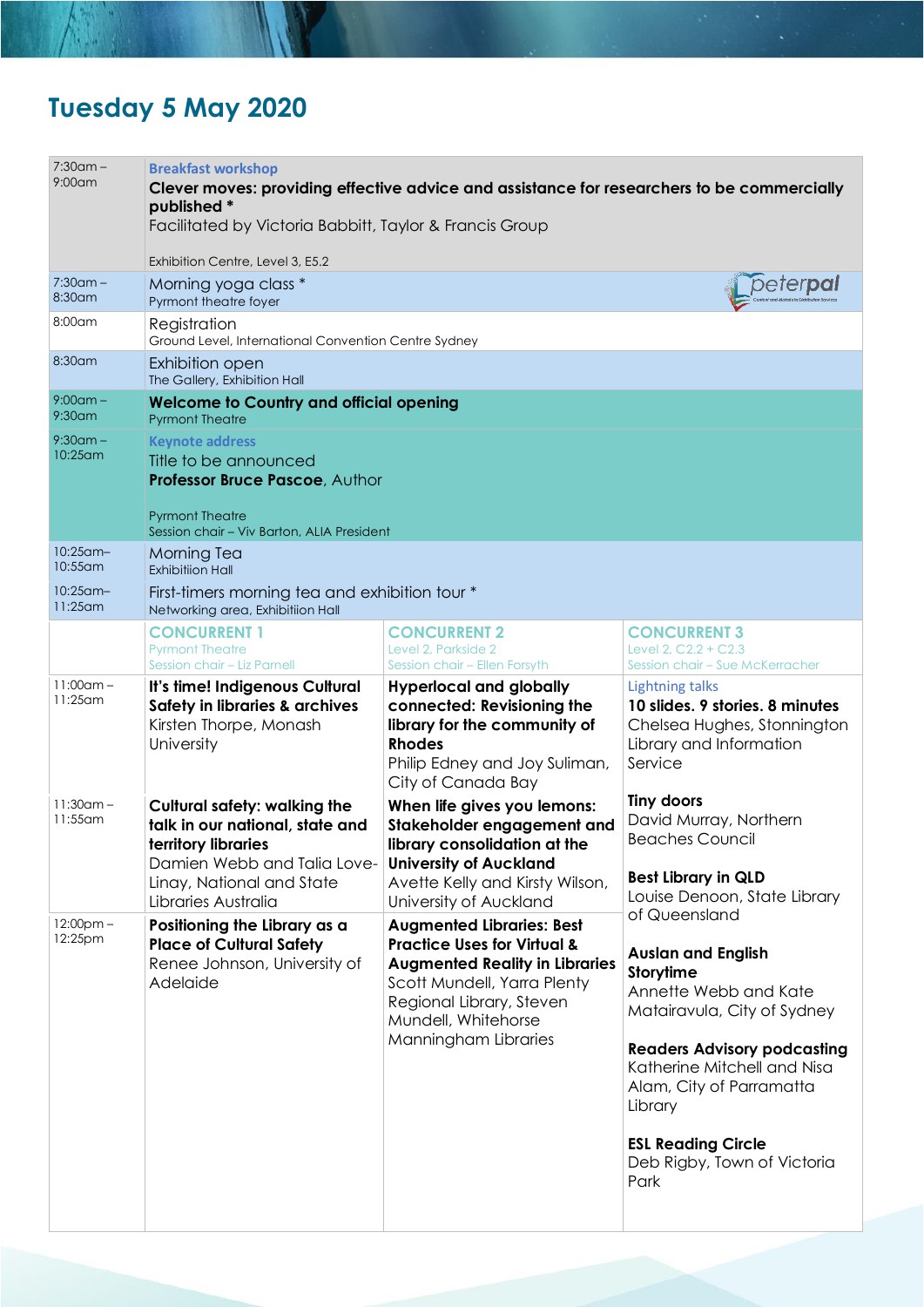|                                     |                                                                                                                                                                                                                                            |                                                                                                                                                              | Rainbows are visions: SLQ and<br>the Rainbow Tick<br><b>Accreditation</b><br>Anne Reddacliff, State Library<br>of Queensland<br>The academic library as a<br>safe inclusive, welcoming<br>experience<br>Dr Antonia Mocatta, University<br>of Sydney<br>Session to be confirmed                                              |
|-------------------------------------|--------------------------------------------------------------------------------------------------------------------------------------------------------------------------------------------------------------------------------------------|--------------------------------------------------------------------------------------------------------------------------------------------------------------|-----------------------------------------------------------------------------------------------------------------------------------------------------------------------------------------------------------------------------------------------------------------------------------------------------------------------------|
| $12:25$ pm –<br>1:45 <sub>pm</sub>  | Lunch<br>The Gallery, Exhibition Hall                                                                                                                                                                                                      |                                                                                                                                                              |                                                                                                                                                                                                                                                                                                                             |
| $1:30pm -$<br>3:00 <sub>pm</sub>    | <b>Copyright Can Do Help Booth</b><br>ALIA Booth, Exhibition Hall                                                                                                                                                                          |                                                                                                                                                              |                                                                                                                                                                                                                                                                                                                             |
| $1:45$ pm $-$<br>2:40 <sub>pm</sub> | <b>Keynote address</b><br>Title to be announced<br><b>Pyrmont Theatre</b><br>Session chair - Robert Knight, ALIA immediate past president<br><b>CONCURRENT 4</b>                                                                           | Craig Ritchie, CEO, Australian Institute of Aboriginal and Torres Strait Islander Studies<br><b>CONCURRENT 5</b>                                             | <b>CONCURRENT 6</b>                                                                                                                                                                                                                                                                                                         |
|                                     | <b>Pyrmont Theatre</b><br>Session chair - Jo Kaeding                                                                                                                                                                                       | Level 2, Parkside 2<br>Session chair - Victoria Anderson                                                                                                     | Level 2, C2.2 + C2.3<br>Session chair – Kate Davis                                                                                                                                                                                                                                                                          |
| $2:45$ pm $-$<br>3:10pm             | Our future skills: too much<br>information? It takes courage<br>to revisit the past, review the<br>current situation and reassess<br>our future needs<br>Dr Gillian Hallam, Consultant<br>and Jacqui Horwood, State<br>Library of Victoria | Supporting 'Mum & Dad' -<br>Libraries, collaboration and<br>business development<br>Dr Sarah McQuade and Boris<br>Wong, City of Canning                      | <b>Lightning talks</b><br><b>BOB - Robots reaching out</b><br>Jacqueline Berkeley, Hume<br>Libraries<br><b>Health and Wellbeing for</b><br>Women Program - family<br>violence prevention in a<br>library setting<br>Narelle Stute, Moreland City<br>Libraries<br>How researchers changed the<br>world<br>Kim Brooking, OCLC |
| $3:15$ pm $-$<br>3:40 <sub>pm</sub> | Industry partnerships:<br>accepting risk and<br>responsibility to maximise<br>outcomes<br>Sian Woolcock and Dr Diane<br>Velasquez, University of South<br>Australia                                                                        | <b>Well behaved Librarians rarely</b><br>make good libraries; Daring to<br>be different<br>Margie Kirkness and Prue<br>Fogarty, Shellharbour City<br>Library | What's really going on with<br>elending?<br>Professor Kimberlee<br>Weatherall, The University of<br>Sydney Law School                                                                                                                                                                                                       |
| $3:40$ pm $-$<br>4:00pm             | Afternoon Tea<br>The Gallery, Exhbition Hall                                                                                                                                                                                               |                                                                                                                                                              |                                                                                                                                                                                                                                                                                                                             |
| $4:00pm -$<br>4:55pm                | <b>Keynote address</b><br>Title to be announced<br>Traci Lesneski, CEO and President, MSR Design<br><b>Pyrmont Theatre</b><br>Session chair - Margaret Allen                                                                               |                                                                                                                                                              |                                                                                                                                                                                                                                                                                                                             |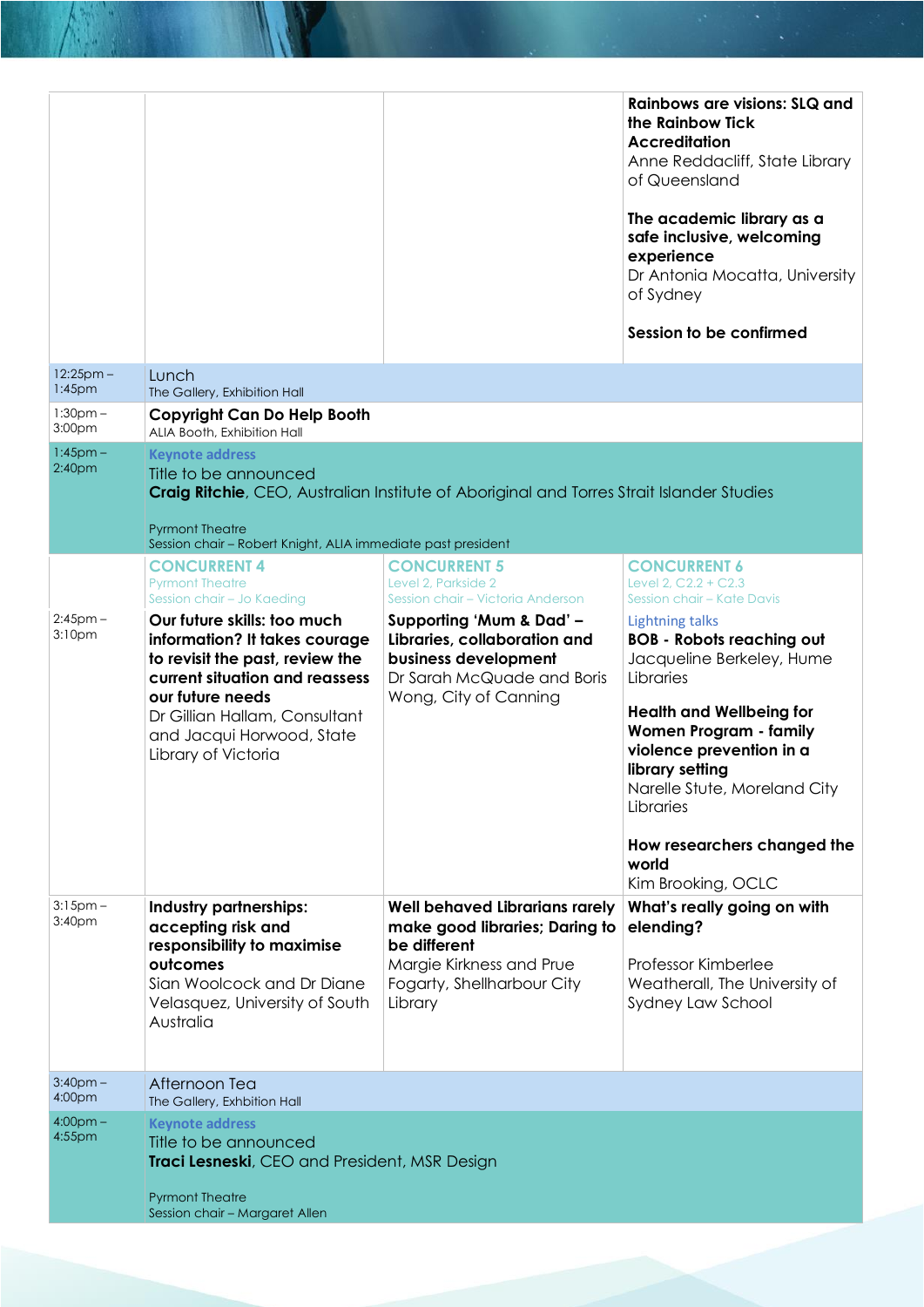| $5:00 \text{pm} - 1$ | Welcome reception *          |
|----------------------|------------------------------|
| 7:00pm               | The Gallery, Exhibition Hall |

A.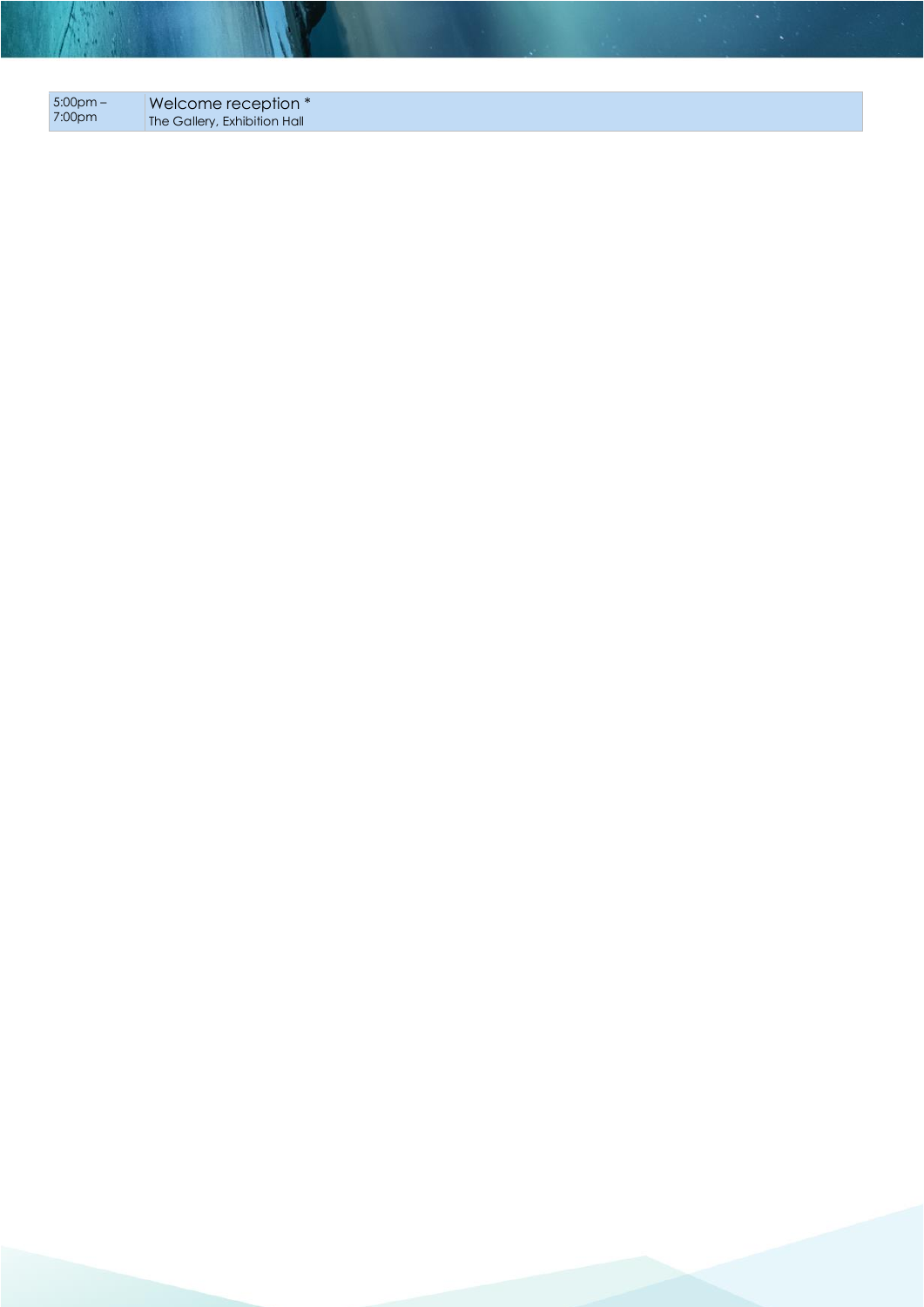# **Wednesday 6 May 2020**

| $7:30$ am -<br>$9:00$ am   | <b>Breakfast workshop</b><br>effective partner *<br>Facilitated by Tina Raye, Indigenous Literacy Foundation                                                                           |                                                                                                                                                                                    | Bold moves: Building and preserving Australian Indigenous languages, how libraries can be an                                                                                                                                             |
|----------------------------|----------------------------------------------------------------------------------------------------------------------------------------------------------------------------------------|------------------------------------------------------------------------------------------------------------------------------------------------------------------------------------|------------------------------------------------------------------------------------------------------------------------------------------------------------------------------------------------------------------------------------------|
|                            | Exhibition Centre, Level 3, E5.2                                                                                                                                                       |                                                                                                                                                                                    |                                                                                                                                                                                                                                          |
| $7:30$ am –<br>$8:30$ am   | Morning yoga class *<br>Pyrmont theatre foyer                                                                                                                                          |                                                                                                                                                                                    | peter <b>pa</b>                                                                                                                                                                                                                          |
| 8:00am                     | Registration<br>Ground Level, International Convention Centre Sydney                                                                                                                   |                                                                                                                                                                                    |                                                                                                                                                                                                                                          |
| 8:30am                     | Exhibition open<br>The Gallery, Exhbition Hall                                                                                                                                         |                                                                                                                                                                                    |                                                                                                                                                                                                                                          |
| $9:30$ am –<br>$10:25$ am  | Keynote address via videoconference<br>the Decline of Civic Life<br><b>York University</b><br><b>Pyrmont Theatre</b><br>Session chair - Gill Hallam                                    |                                                                                                                                                                                    | Palaces for the People: How Social Infrastructure Can Help Fight Inequality, Polarization, and<br><b>Eric Klinenberg</b> , Professor of Sociology and Director of the Institute for Public Knowledge at New                              |
| $10:25$ am-<br>$10:55$ am  | <b>Morning Tea</b><br>The Gallery, Exhbition Hall                                                                                                                                      |                                                                                                                                                                                    |                                                                                                                                                                                                                                          |
| $10:25$ am-<br>$11:25$ am  | Mentoring meet up<br>Networking area, Exhibitiion Hall                                                                                                                                 |                                                                                                                                                                                    |                                                                                                                                                                                                                                          |
|                            | <b>CONCURRENT 7</b><br><b>Pyrmont Theatre</b><br>Session chair - Dr Marie-Louise<br>Ayres                                                                                              | <b>CONCURRENT 8</b><br>Level 2, Parkside 2<br>Session chair - Andrew Spencer                                                                                                       | <b>CONCURRENT 9</b><br>Level 2, C2.2 + C2.3<br>Session chair - Diane Velasquez                                                                                                                                                           |
| $11:00$ am -<br>$11:25$ am | Librarians at the forefront:<br><b>Defending information</b><br>privacy in the digital age<br>Terra Starbird, Australian<br>National University                                        | <b>Making knowledge</b><br>available to all, equally:<br>Lessons and opportunities<br>with audacious nonprofit<br>library for all<br>Lara Cain Gray, Library for<br>all            | <b>LISRA project update</b>                                                                                                                                                                                                              |
| $11:30$ am –<br>11:55am    | Panel<br><b>Being courageous with</b><br>copyright: Learning from<br>our peers<br><b>Speakers TBA</b><br>Facilitated by Jessica<br>Coates, Australian Libraries<br>Copyright Committee | <b>Game of Loans: The</b><br>reinvention of a summer<br>reading program<br>Cory Greenwood, Yarra<br>Libraries                                                                      | Responsive, accessible and<br>welcoming: Activating the updated<br>ALIA guidelines on library services<br>for people with a disability<br>Jo Kaeding, University of South<br>Australia, Rebecca Muir, Charles<br><b>Sturt University</b> |
| $12:00$ pm –<br>12:25pm    | From the outside in: shaping<br>public policy for libraries<br>Victoria Owen, University of<br>Toronto                                                                                 | Introverts to activists:<br>embracing the social<br>responsibility of a career in<br>libraries<br>Meredith Tibbitts and<br>Brenton Penny, Australian<br><b>National University</b> | <b>Creating dementia friendly libraries</b><br>Kay Pisel and Corinna Pierce, City of<br>Newcastle Libraries                                                                                                                              |
| $12:25$ pm –<br>$1:45$ pm  | Lunch<br>The Gallery, Exhbition Hall                                                                                                                                                   |                                                                                                                                                                                    |                                                                                                                                                                                                                                          |
| $1:30pm -$<br>3:00pm       | <b>Copyright Can Do Help Booth</b><br>ALIA Booth, Exhibition Hall                                                                                                                      |                                                                                                                                                                                    |                                                                                                                                                                                                                                          |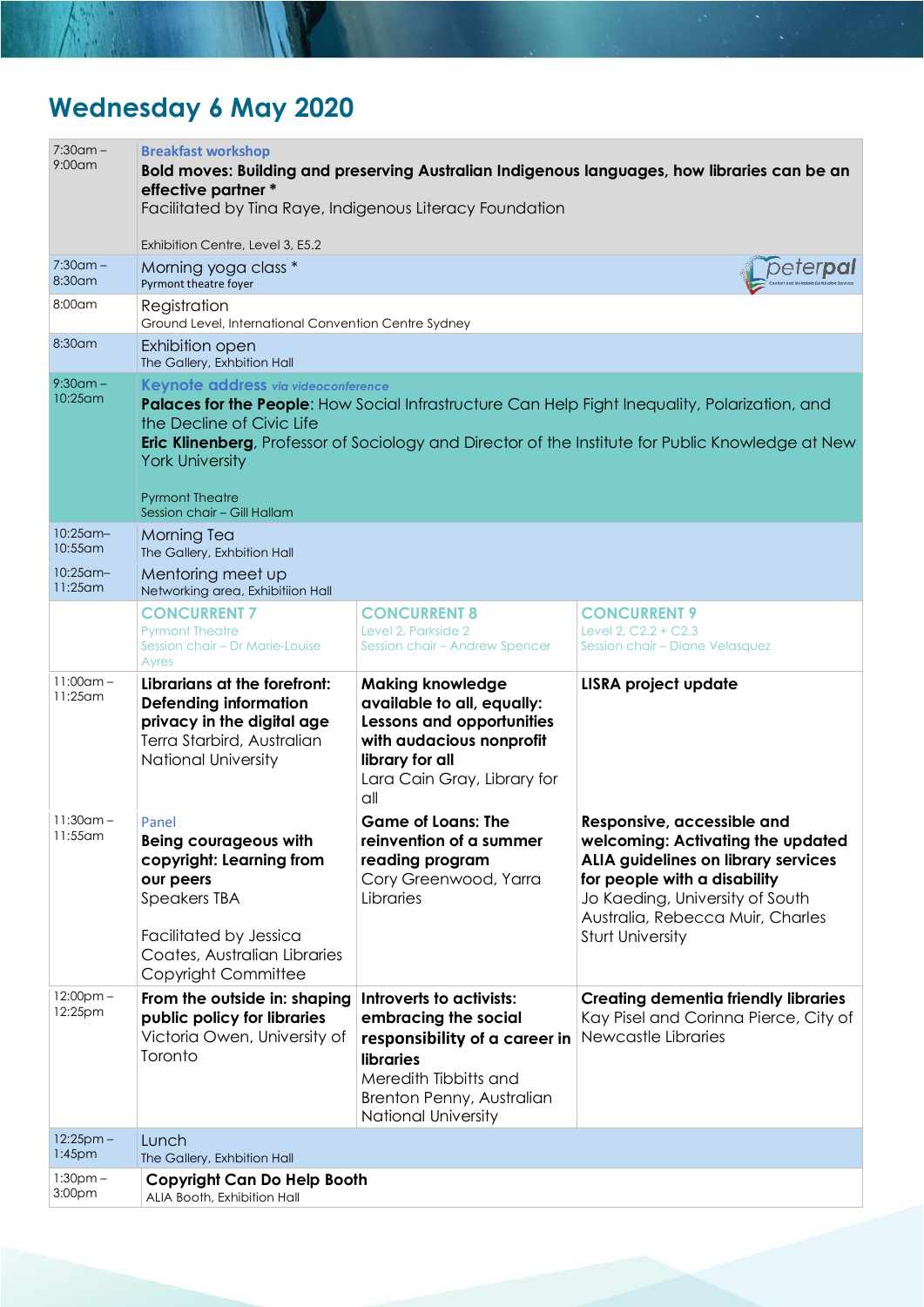| $1:45$ pm $-$                       | <b>Leaders Panel</b>                                                                                                                                                                                           |                                                                                                                                                                                                                                                                                                                                                                           |                                                                                                                                                                                                    |
|-------------------------------------|----------------------------------------------------------------------------------------------------------------------------------------------------------------------------------------------------------------|---------------------------------------------------------------------------------------------------------------------------------------------------------------------------------------------------------------------------------------------------------------------------------------------------------------------------------------------------------------------------|----------------------------------------------------------------------------------------------------------------------------------------------------------------------------------------------------|
| 2:40 <sub>pm</sub>                  | Title to be announced<br><b>David Fricker</b> , Director-General of the National Archives of Australia<br>Kim McKay AO, Director of the Australian Museum<br>Kate Torney, CEO of the State Library of Victoria |                                                                                                                                                                                                                                                                                                                                                                           |                                                                                                                                                                                                    |
|                                     | Level 2, Pyrmont Theatre<br>Session chair - Lyndall Ley                                                                                                                                                        |                                                                                                                                                                                                                                                                                                                                                                           |                                                                                                                                                                                                    |
|                                     | <b>CONCURRENT 10</b><br><b>Pyrmont Theatre</b><br>Session chair - Michelle Brennand                                                                                                                            | <b>CONCURRENT 11</b><br>Level 2, Parkside 2<br>Session chair - Monika Szunejko                                                                                                                                                                                                                                                                                            | <b>CONCURRENT 12</b><br>Level 2, C2.2 + C2.3                                                                                                                                                       |
| $2:45$ pm $-$<br>3:10 <sub>pm</sub> | <b>Changing direction: from</b><br>library service to learning<br>community<br>PEER REVIEW                                                                                                                     | Session to be confirmed                                                                                                                                                                                                                                                                                                                                                   | Fail forward: an experimental session<br>in courage, audacious and<br>resilience<br>Clare Thorpe, University of Southern<br>Queensland, Sue Hutley, Bond<br>University and Catherine Hay, Griffith |
| $3:15$ pm $-$<br>3:40pm             | <b>Libraries change lives</b><br>Debra Rosenfeldt, State<br>Library of Victoria and Chris<br><b>Buckingham, Casey</b><br>Cardinia Libraries                                                                    | Panel<br>Australian academic library<br>response to the United<br><b>Nations Sustainable</b><br><b>Development Goals</b><br>Frances O'Neil, Victoria<br>University, Roxanne<br>Missingham, Australian<br>National University and<br>Carmel O'Sullivan,<br>University of Southern<br>Queensland<br>Facilitated by Lyndelle<br>Gunton, University of<br>Southern Queensland | University                                                                                                                                                                                         |
| $3:40$ pm $-$<br>4:00pm             | Afternoon Tea<br>The Gallery, Exhibition Hall                                                                                                                                                                  |                                                                                                                                                                                                                                                                                                                                                                           |                                                                                                                                                                                                    |
| $4:00pm -$<br>$4:55$ pm             | <b>Keynote address</b><br>Title to be announced<br>Melbourne<br><b>Pyrmont Theatre</b><br>Session chair - Roxanne Missingham                                                                                   |                                                                                                                                                                                                                                                                                                                                                                           | Professor Marcia Langton AM, Foundation Chair of Australian Indigenous Studies, University of                                                                                                      |
| 7:00pm-<br>11:00pm                  | Conference Dinner: White Winter Ball *<br>Level 5, Ballroom                                                                                                                                                    |                                                                                                                                                                                                                                                                                                                                                                           |                                                                                                                                                                                                    |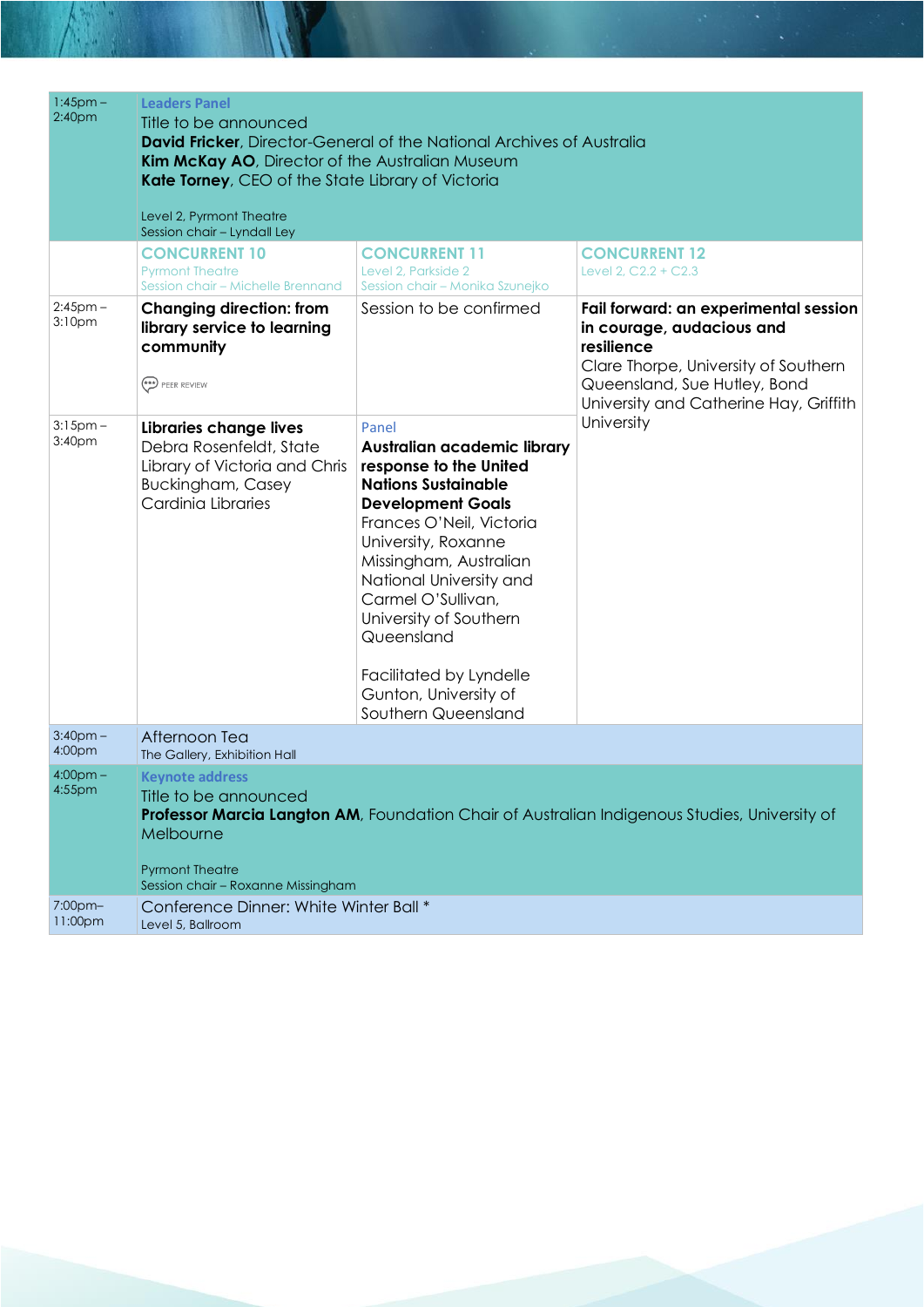# **Thursday 7 May 2020**

| <b>Breakfast workshop</b>                                                                                                                                                  |                                                                                                                                                                                                                                                                                                                                                                                                                                                                                                                                               |                                                                                                                                                                                                                                                                                                                                                                                    |
|----------------------------------------------------------------------------------------------------------------------------------------------------------------------------|-----------------------------------------------------------------------------------------------------------------------------------------------------------------------------------------------------------------------------------------------------------------------------------------------------------------------------------------------------------------------------------------------------------------------------------------------------------------------------------------------------------------------------------------------|------------------------------------------------------------------------------------------------------------------------------------------------------------------------------------------------------------------------------------------------------------------------------------------------------------------------------------------------------------------------------------|
| Exhibition Centre, Level 3, E5.2                                                                                                                                           |                                                                                                                                                                                                                                                                                                                                                                                                                                                                                                                                               |                                                                                                                                                                                                                                                                                                                                                                                    |
| Pyrmont theatre foyer                                                                                                                                                      |                                                                                                                                                                                                                                                                                                                                                                                                                                                                                                                                               | peter <b>pa</b>                                                                                                                                                                                                                                                                                                                                                                    |
| Registration                                                                                                                                                               |                                                                                                                                                                                                                                                                                                                                                                                                                                                                                                                                               |                                                                                                                                                                                                                                                                                                                                                                                    |
| <b>Exhibition open</b><br>The Gallery, Exhibition Hall                                                                                                                     |                                                                                                                                                                                                                                                                                                                                                                                                                                                                                                                                               |                                                                                                                                                                                                                                                                                                                                                                                    |
| <b>Author panel</b><br>Title to be announced<br><b>Pyrmont Theatre</b><br>Session chair - Patricia Genat                                                                   |                                                                                                                                                                                                                                                                                                                                                                                                                                                                                                                                               |                                                                                                                                                                                                                                                                                                                                                                                    |
| <b>Morning Tea</b>                                                                                                                                                         |                                                                                                                                                                                                                                                                                                                                                                                                                                                                                                                                               |                                                                                                                                                                                                                                                                                                                                                                                    |
| <b>CONCURRENT 13</b><br><b>Pyrmont Theatre</b><br>Session chair - Barbara Lemon                                                                                            | <b>CONCURRENT 14</b><br>Level 2, Parkside 2<br>Session chair - Paula Kelly Paull                                                                                                                                                                                                                                                                                                                                                                                                                                                              | <b>CONCURRENT 15</b><br>Level 2, C2.2 + C2.3<br>Session chair - Soraya Majidi                                                                                                                                                                                                                                                                                                      |
| <b>ANZAC Square: Creating</b><br>meaningful visitor<br>experiences with digital<br>content<br>Linda Barron, State Library<br>of Queensland and Indigo<br>Hanlee, Lightwell | <b>Lightning talks</b><br><b>Being uncomfortable:</b><br>#CritLib in Australia<br>James Nicholson, University<br>of Queensland and Sally<br>Turbitt, University of<br>Newcastle<br>A new UX initative to<br>student feedback, testing<br>and co-design: an<br>alternative pathway to<br>getting our library digital<br>solutions fit for purpose<br>Anna Edwards, Deakin<br>University Library<br>The Library as a modern<br>supermarket, how to keep<br>stuff on the shelves without<br>overstocking?<br>Helle Lauridsen, Lyngsoe<br>Systems | Interactive session<br>The power of stories: Inspiring,<br>inclusive and creative approaches to<br>community engagement<br>Facilitated by Felicity Macchion and<br>Kylie Carlson, Yarra Libraries, Jason<br>Evans Groth, NCSU Libraries and Dr<br>Michael Stephens, San Jose State<br>University                                                                                   |
| An exhibition with a<br>difference: an audio tour of<br>a lost cementary<br>Elise Edmonds, State Library<br>of New South Wales                                             | <b>Getting started with</b><br>portable local studies<br>collecting: a project for<br><b>NSW public libraries</b><br>Ellen Forsyth, State Library of<br>New South Wales<br><b>Well Overdue: Libraries</b><br><b>Tasmania's statewide fine</b><br>removal Parkside 2                                                                                                                                                                                                                                                                           |                                                                                                                                                                                                                                                                                                                                                                                    |
|                                                                                                                                                                            | Morning yoga class *<br>The Gallery, Exhibition Hall                                                                                                                                                                                                                                                                                                                                                                                                                                                                                          | Green moves: in the UNESCO International Year of Plant Health, how important is it fostering<br>green intelligence and activity within our communities? *<br>Facilitated by Josephene Duffy, Stephanie Alexander Kitchen Garden Foundation<br>Ground Level, International Convention Centre Sydney<br>Davina Bell, Lynette Noni and Jeremy Lachlan<br>Liz Jack, Libraries Tasmania |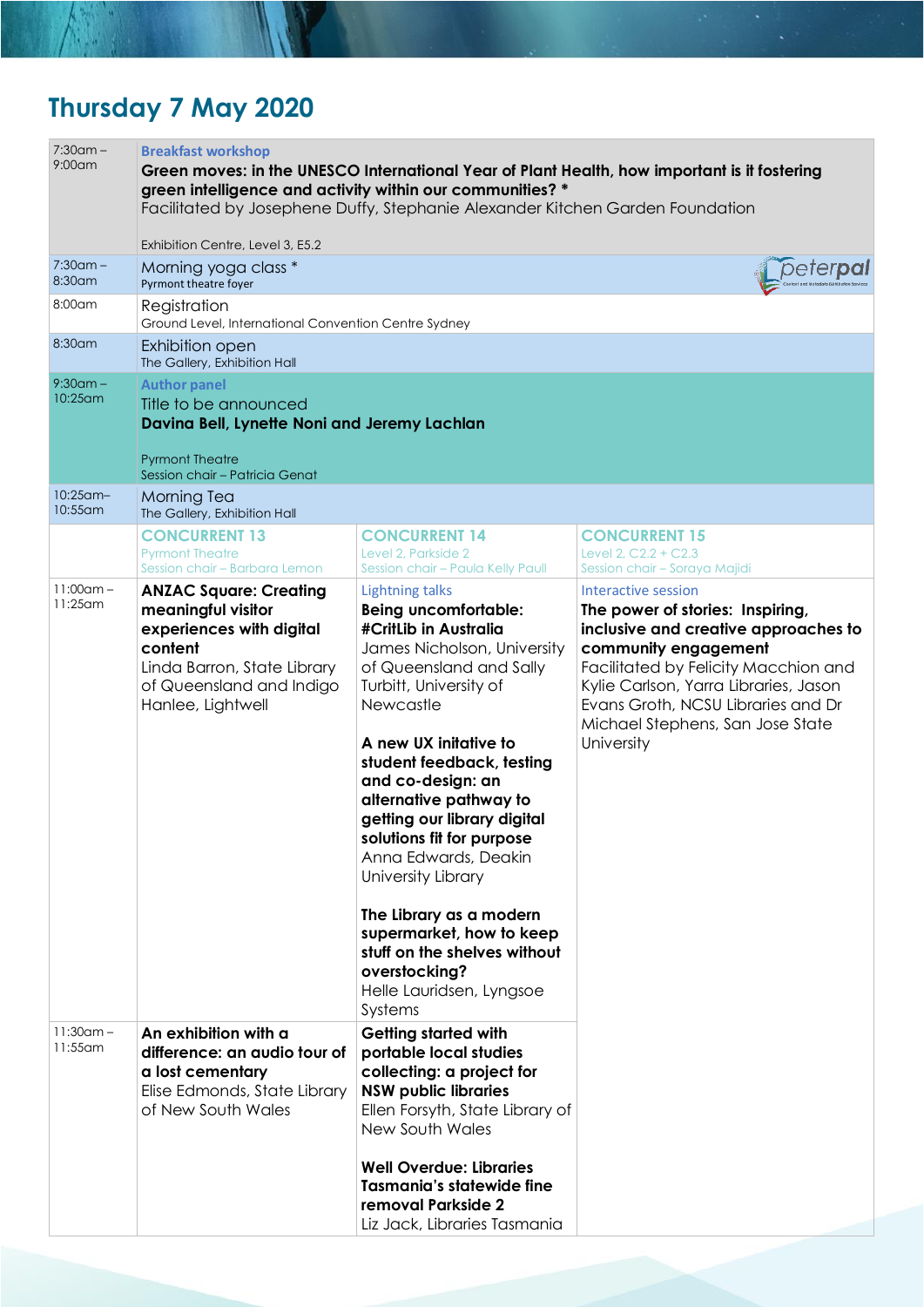|                                  |                                                                                                                                                                              | <b>Unlocking indigenous</b><br><b>Australian languages</b><br>Colin Sweett, National<br>Library of Australia and<br>Anthony McLaughlin,<br>Australian Institute of<br>Aboriginal and Torres Strait<br><b>Islander Studies</b> |                                                                                                                                                                  |
|----------------------------------|------------------------------------------------------------------------------------------------------------------------------------------------------------------------------|-------------------------------------------------------------------------------------------------------------------------------------------------------------------------------------------------------------------------------|------------------------------------------------------------------------------------------------------------------------------------------------------------------|
| $12:00$ pm –<br>12:25pm          | Warning: not for the faint<br>hearted – the making of an<br>innovative exhibition<br>Eliza Liddy, Heidi Binghay<br>and Anne Holloway,<br>Monash University                   | Take courage and plan for<br>when disaster strikes<br>Heather Brown, Artlab<br>Australian and Christine<br>Ianna, State Library of<br>Queensland                                                                              |                                                                                                                                                                  |
|                                  |                                                                                                                                                                              | <b>New libraries: merging</b><br>innovation and community<br>Andre Callanan, BVN                                                                                                                                              |                                                                                                                                                                  |
|                                  |                                                                                                                                                                              | From fabulous fail to<br>audacious success: A<br>turnaround story for library<br>social media<br>Andrea Hurt, The University<br>of Melbourne                                                                                  |                                                                                                                                                                  |
| $12:25$ pm -<br>$1:45$ pm        | Lunch<br>The Gallery, Exhibition Hall                                                                                                                                        |                                                                                                                                                                                                                               |                                                                                                                                                                  |
| $1:30pm -$<br>3:00 <sub>pm</sub> | <b>Copyright Can Do Help Booth</b>                                                                                                                                           |                                                                                                                                                                                                                               |                                                                                                                                                                  |
| $1:45$ pm $-$                    | ALIA Booth, Exhibition Hall<br><b>Keynote address</b>                                                                                                                        |                                                                                                                                                                                                                               |                                                                                                                                                                  |
| 2:40 <sub>pm</sub>               | Why are we here?                                                                                                                                                             | Dr Alex Byrne, Former State Librarian and Chief Executive of State Library of NSW                                                                                                                                             |                                                                                                                                                                  |
|                                  | <b>Pyrmont Theatre</b><br>Session chair - Jan Richards                                                                                                                       |                                                                                                                                                                                                                               |                                                                                                                                                                  |
|                                  | <b>CONCURRENT 16</b>                                                                                                                                                         | <b>CONCURRENT 17</b>                                                                                                                                                                                                          | <b>CONCURRENT 18</b>                                                                                                                                             |
|                                  | <b>Pyrmont Theatre</b><br>Session chair - Aileen Weir                                                                                                                        | Level 2, Parkside 2<br>Session chair - Michael Gonzalez                                                                                                                                                                       | Level 2, C2.2 + C2.3<br>Session chair - Mary Anne Kennan                                                                                                         |
| $2:45$ pm $-$<br>3:10pm          | Panel<br><b>MARCing the future: what</b><br>way forward for<br>bibliographic data<br>Geoff Strempel, State<br>Library of South Australia,<br>Alison Dellit, National Library | Innovative pathways to<br>education: Casey Cardinia<br><b>Libraries and Federation</b><br><b>University</b><br>Sue Owen, Federation<br>University and Beth Luppino,<br><b>Casey Cardinia Libraries</b>                        | RE: search. What is the role of the<br>research librarian in the age of AI?<br>Liz Hall and Mary Filsell, Flinders<br>University                                 |
| $3:15$ pm –<br>3:40pm            | of Australia and Anna<br>Raunik, State Library of<br>Queensland                                                                                                              | The evolution of the Open<br><b>Textbook Initative</b><br>PEER REVIEW                                                                                                                                                         | Living in the world of fake news: High<br>school students' evaluation of<br>information from social media sites<br>Dr Nicole Johnston, Edith Cowan<br>University |
| $3:40$ pm $-$<br>4:00pm          | Afternoon Tea                                                                                                                                                                |                                                                                                                                                                                                                               |                                                                                                                                                                  |
| 4:00pm                           | Level 2, The Gallery, Exhibition Hall<br><b>Exhibition close</b>                                                                                                             |                                                                                                                                                                                                                               |                                                                                                                                                                  |
| $4:00pm -$                       | <b>Closing keynote address</b>                                                                                                                                               |                                                                                                                                                                                                                               |                                                                                                                                                                  |
| 4:55pm                           | Title to be announced                                                                                                                                                        | Leslie Weir, Librarian and Archivist of Canada, Library and Archives Canada                                                                                                                                                   |                                                                                                                                                                  |

**The Community of the Community of the Community of the Community of the Community of the Community of the Community**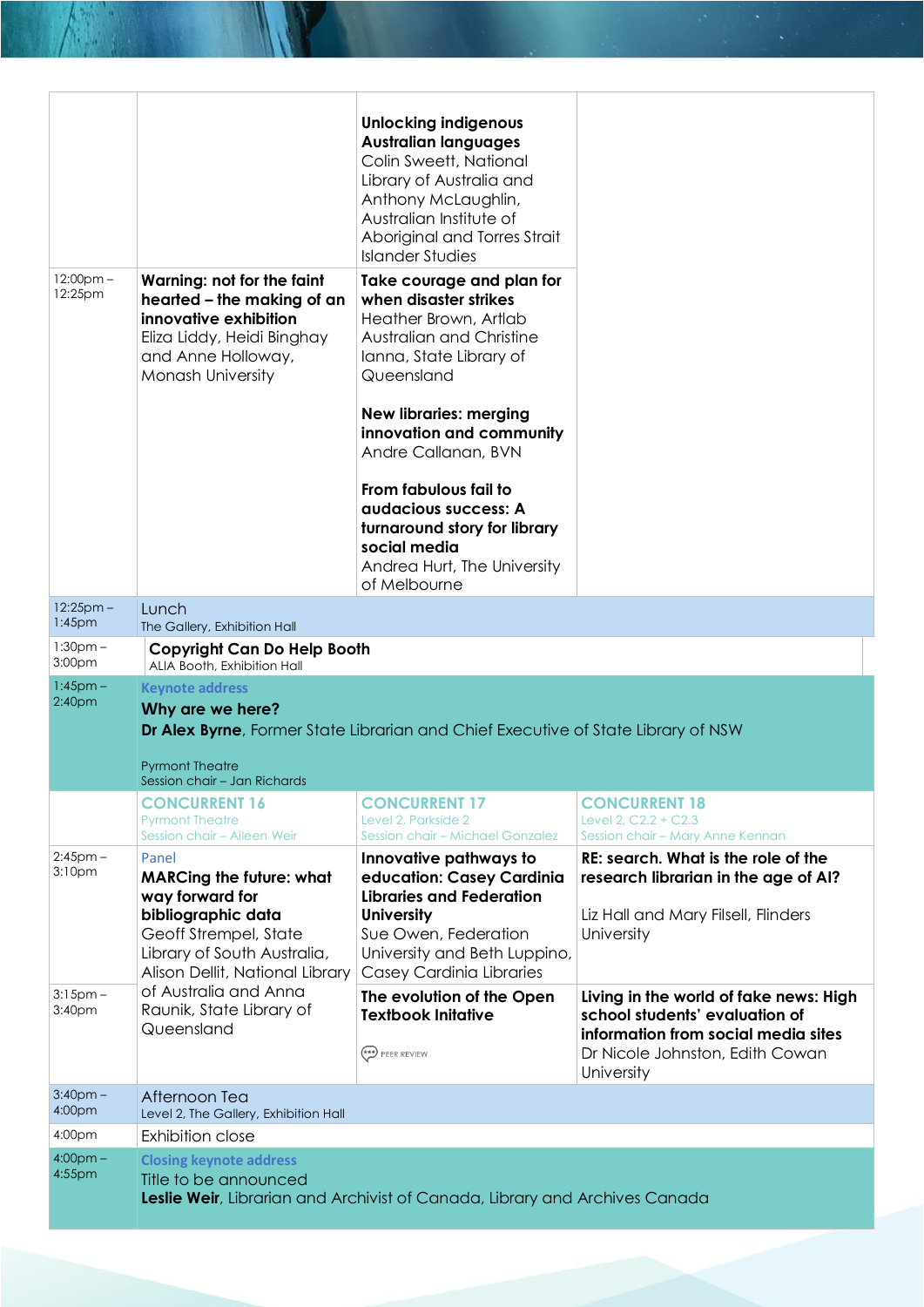|                    | <b>Pyrmont Theatre</b><br>Session chair – Vicki McDonald |
|--------------------|----------------------------------------------------------|
| $5:00$ pm $-$      | Farewell member reception *                              |
| 5:30 <sub>pm</sub> | Level 2, The Gallery Foyer                               |

\* Ticketed event. You must be pre-registered in order to attend.

Please check the conference website for details of sessions, activities and events taking place in the exhibition hall.